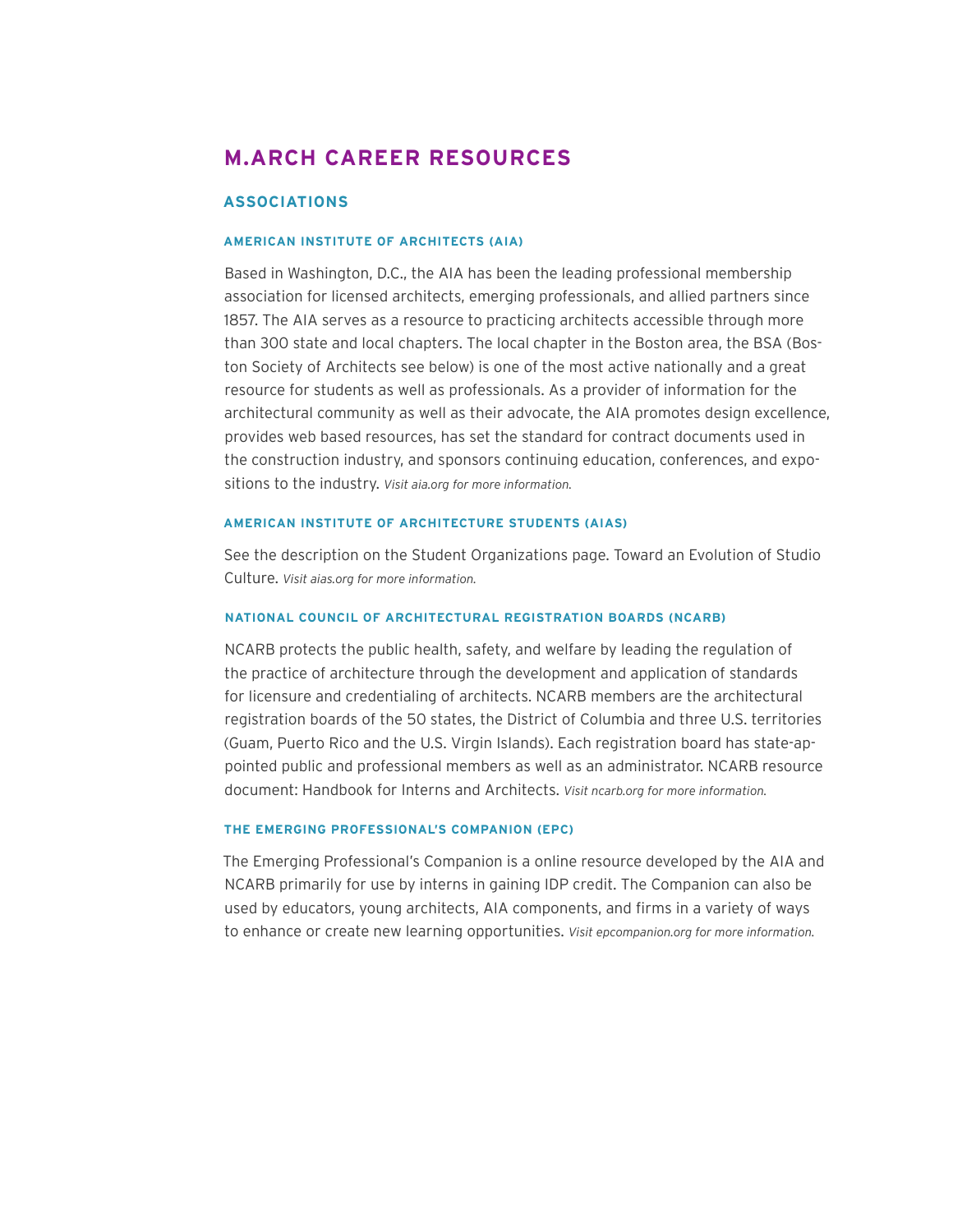#### **ARCHCAREERS**

ARCHcareers, a resource provided by the AIA and AIAS, includes information on the profession of architecture, from education to internships and experience, examination and licensure, professional development, and other resources. *Visit archcareers.org.*

# **NORTHEAST SUSTAINABLE ENERGY ASSOCIATION (NESEA)**

NESEA is the nation's leading regional membership organization promoting sustainable energy solutions. NESEA's largest programs include professional development conferences for renewable energy, including the Building Energy Conference & Trade Show. *Visit nesea.org for more information.* 

#### **U.S. GREEN BUILDING COUNCIL (USGBC)**

The USGBC is a 501(c)(3) nonprofit community of leaders working to make green buildings available to everyone within a generation. Sign up for courses and workshops, learn about Greenbuild, explore green-building research and become a LEED AP or Green Associate. *Visit usgbc.org for more information.*

# **BOSTON SOCIETY OF ARCHITECTS (BSA)**

The BSA administers programs and provides resources that enhance the practice of architecture and the public and professional understanding of design. Since its establishment in 1867, this nonprofit professional service organization has been a committed advocate of excellence in the built environment and increased service of the profession to society. *Visit architects.org for more information.* 

# **ASSOCIATION OF COLLEGIATE SCHOOLS OF ARCHITECTURE (ACSA)**

ACSA is a 501(c)(3) nonprofit, membership association founded in 1912 to advance the quality of architectural education. It provides a forum for ideas on the leading edge of architectural thought. Issues that will affect the architectural profession in the future are being examined today in ACSA member schools. The association maintains a variety of activities that influence, communicate and record important issues. Such endeavors include scholarly meetings, workshops, publications, awards and competition programs, support for architectural research, policy development and liaison with allied organizations. *Visit acsa-arch.org for more information.*